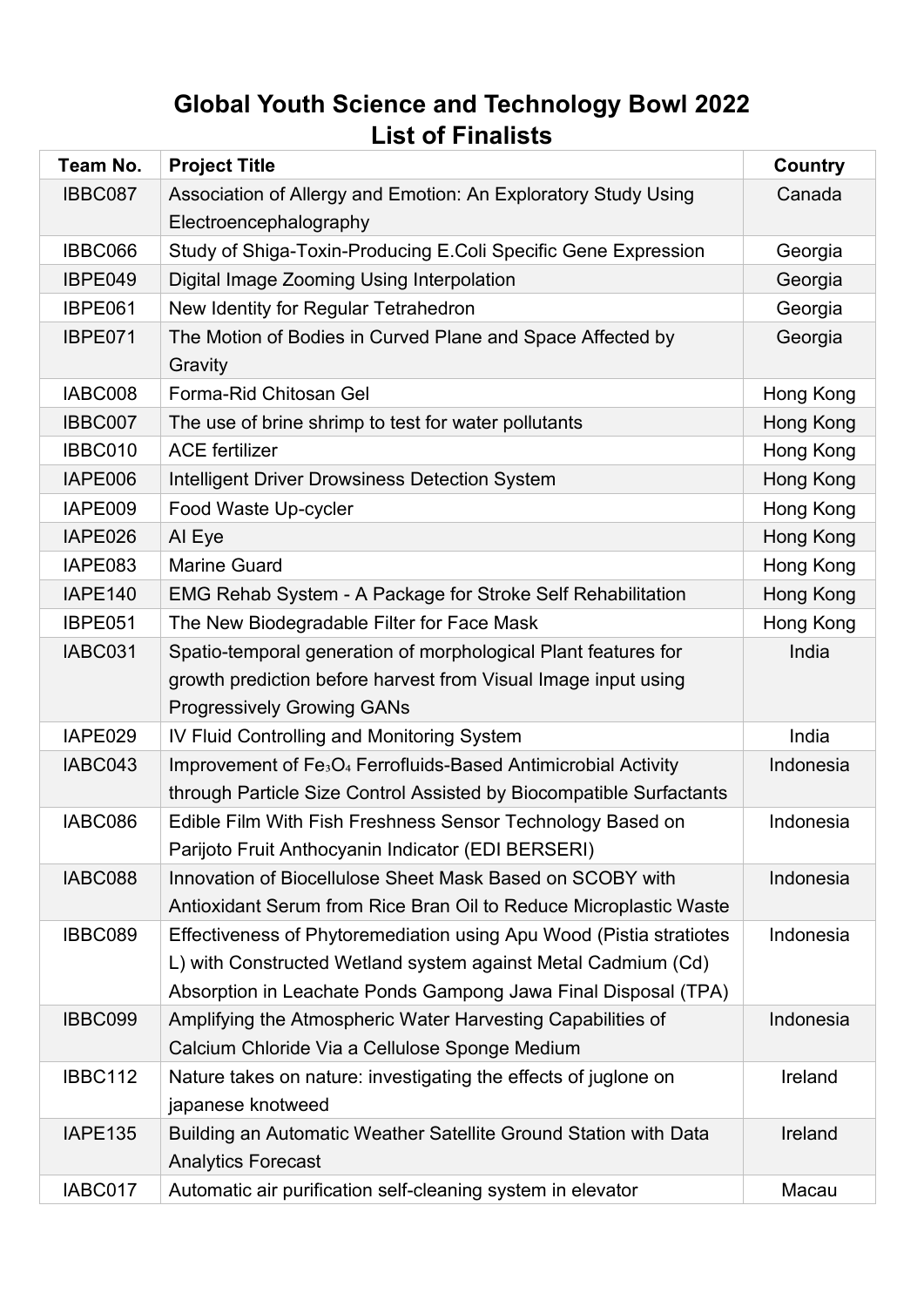| <b>IABC103</b> | Research on the Influence of "Electric-Magnetic Field" on Chemical<br><b>Reactions</b>                                                                       | <b>Macau</b>  |
|----------------|--------------------------------------------------------------------------------------------------------------------------------------------------------------|---------------|
| IBBC018        | Bone and plant fibre composite bioplastic                                                                                                                    | Macau         |
| IAPE033        | Developing a Low-Cost Portable Electronic Nose for the Detection of<br><b>Colorectal Cancer By Using Convolutional Neural Networks</b>                       | Macau         |
| <b>IAPE119</b> | High Capacity, High Stability and Low Corrosive Al-treated Ionic<br>Liquid Electrolyte with Al-deposited Carbon Anode used in<br><b>Aluminum-ion Battery</b> | Macau         |
| <b>IBBC035</b> | Cultivation Methods to Produce Vegetables at Home During the<br>International Year of Fruits and Vegetables 2021                                             | <b>Mexico</b> |
| IAPE020        | Application for Androind programmed in MIT App Inventor about<br>Mayan Culture and Chichen Itza                                                              | Mexico        |
| <b>IAPE132</b> | Manipulation of Math                                                                                                                                         | Mexico        |
| <b>IAPE133</b> | Supporting me to walk, together we can move forward                                                                                                          | Mexico        |
| IAPE025        | Automatic Carotid Intima-Media Thickness Segmentation using<br>Attention based Convolutional Neural Network with Domain-Specific<br>Objective                | Philippines   |
| IBPE024        | Hurricane in the cup- vortices' trochoidal motion and the effects of<br>instability during diffusion in liquids                                              | Poland        |
| IABC073        | Detection of Diabetes and Blood Glucose Level From Gas Analysis<br>of Human Breath                                                                           | Qatar         |
| IAPE046        | Automated System for Cleaning Solar Panels using Atmospheric<br>Moisture                                                                                     | Qatar         |
| IAPE050        | <b>Intelligent Evacuation System Using AI</b>                                                                                                                | Qatar         |
| IAPE068        | Producing Fresh water from air using Thermo Electric cooling                                                                                                 | Qatar         |
| IBPE062        | Developing Thermoelectric Sandwich Method to Recover Wasted<br><b>Energy in Aluminum Production</b>                                                          | Qatar         |
| IBBC055        | The Spike Protein of SARS-CoV-2 Targets the Human PRL<br>Oncogene                                                                                            | Singapore     |
| IBBC057        | Minimally Invasive Annuloplasty Using Shape-Memory Materials                                                                                                 | Singapore     |
| IBBC090        | Calcium Phosphate/Collagen Ratio in Bone Grafts Influences Bone<br>Repair in a Rabbit Tibial Defect Model                                                    | Singapore     |
| IBBC093        | Effect of different NPK ratios on the mass and chlorophyll content of<br>the kangkong plant.                                                                 | Singapore     |
| IAPE054        | <b>Explainable Convolutional Neural Network for predicting Coronary</b><br><b>Artery Disease from Radiographs</b>                                            | Singapore     |
| IBPE079        | Investigating the Bioelectric Effect for Treatment and Subsequent<br><b>Inhibition of Nosocomial Biofilms</b>                                                | Singapore     |
| <b>IBBC111</b> | Prevent fresh food spoilage by use of phytochemical plant extracts                                                                                           | South Africa  |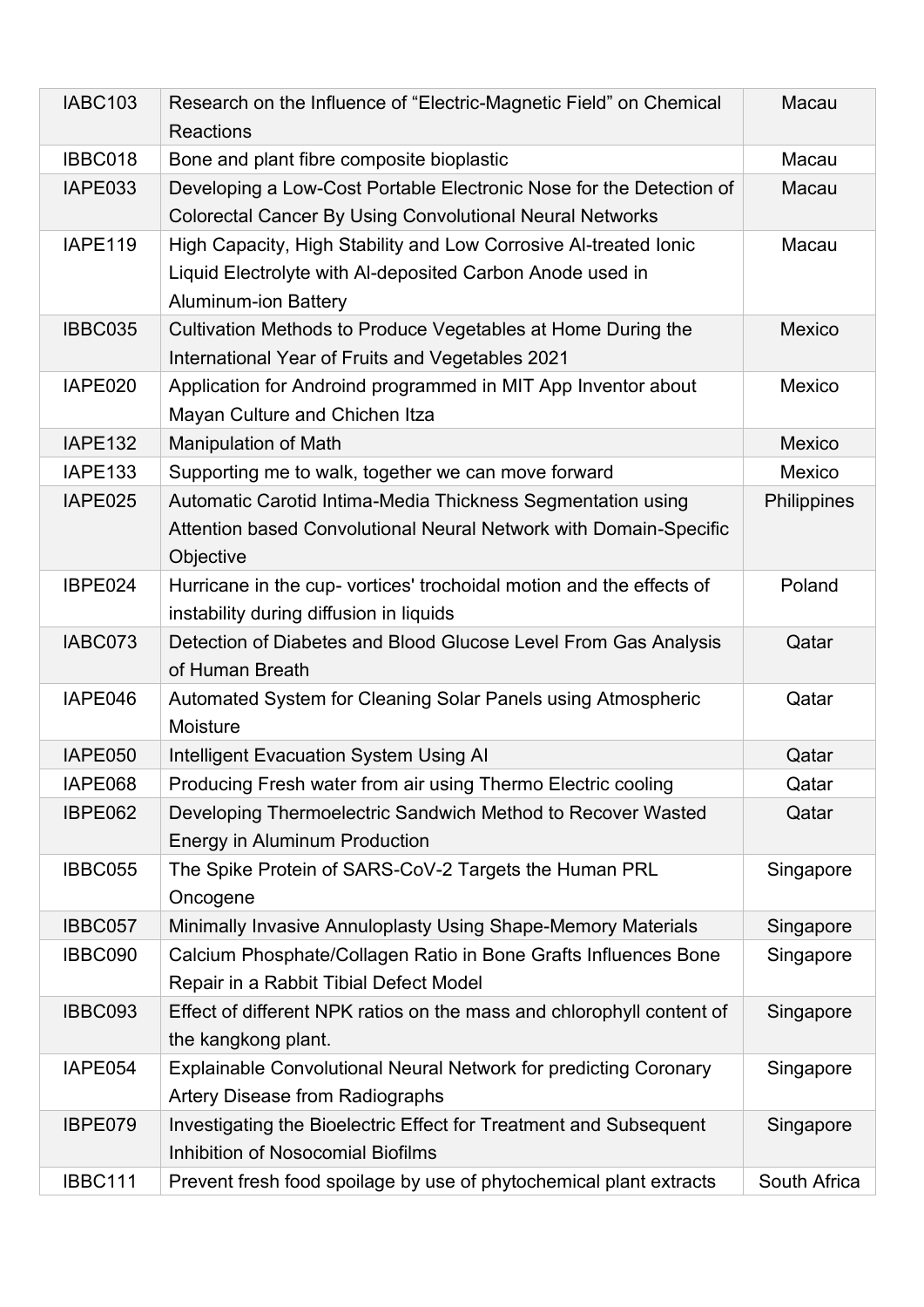| <b>IAPE110</b> | Automated Inflation and Pressure Regulation for Recreational and<br><b>Professional Cyclists</b>                                               | South Africa    |
|----------------|------------------------------------------------------------------------------------------------------------------------------------------------|-----------------|
| IAPE015        | PESH: Piezoelectric energy harvester using sloshing-induced<br>impact force                                                                    | South Korea     |
| IAPE038        | Secure-Online Voting System Using Homomorphic Encryption                                                                                       | South Korea     |
| IAPE098        | Disentanglement of Latent Factors of Radiographic Knee Images for<br>Knee Osteoarthritis Severity Classification                               | South Korea     |
| <b>IAPE100</b> | NLP Powered Wheelchair with Road Condition Intelligence for<br><b>Disabled Locomotor</b>                                                       | South Korea     |
| <b>IAPE101</b> | EMR Blockchain Network Using Asymmetric Key: How to Safely<br>Manage a Patient's EMR                                                           | South Korea     |
| <b>IAPE116</b> | The Cost-effective Development of Cryogenic Vaccine Carrier for<br>Developing Countries in Africa                                              | South Korea     |
| IBPE012        | Optimizing the Landing of a Spacecraft Using Q-learning                                                                                        | South Korea     |
| IBPE013        | Cryptocurrency as means for hedge fund                                                                                                         | South Korea     |
| IBPE014        | A study on the vibration damping structure using the inner skeletal<br>structure of the Anthocidaris crassispina                               | South Korea     |
| IBBC034        | Investigation of mRNA levels in Hodgkin's lymphoma patients and<br>the effect of drug additive on Hodgkin's lymphoma cells                     | Sweden          |
| IBBC039        | Evaluating the Inhibitory Effects of 5 Types of Beans on<br>Trypsin/Chymotrypsin                                                               | Sweden          |
| IAPE044        | Prototype and testing of pure hydrogen generator                                                                                               | Sweden          |
| IBPE084        | Rotational Placement and Mathematical Patterns: an Experimental<br>Study                                                                       | Sweden          |
| IABC042        | Deep learning Line Bot to screen COVID-19 from sound wave<br>analysis                                                                          | Thailand        |
| IABC081        | Development of cotinine test kit for detection of secondhand smoke<br>exposer                                                                  | <b>Thailand</b> |
| IBBC074        | Antimicrobial Effects of Rice Extract on Acne Causing Bacteria<br><b>Cutibacterium Acnes</b>                                                   | <b>Thailand</b> |
| IBBC075        | Biomass Waste Utilization for Synthesis of Zeolite A As A Low Cost<br>and Potential Absorbent for Removing Dye and Heavy Metal<br>Applications | Thailand        |
| <b>IBBC102</b> | The study of efficiencies of 'Pistia Stratiotes' for absorbing heavy<br>metals and treatment of soft acidity wastewater.                       | <b>Thailand</b> |
| <b>IBBC122</b> | The efficiency of TLS-01 lunar regolith simulant on sunflower seed<br>germination for future astroculture                                      | <b>Thailand</b> |